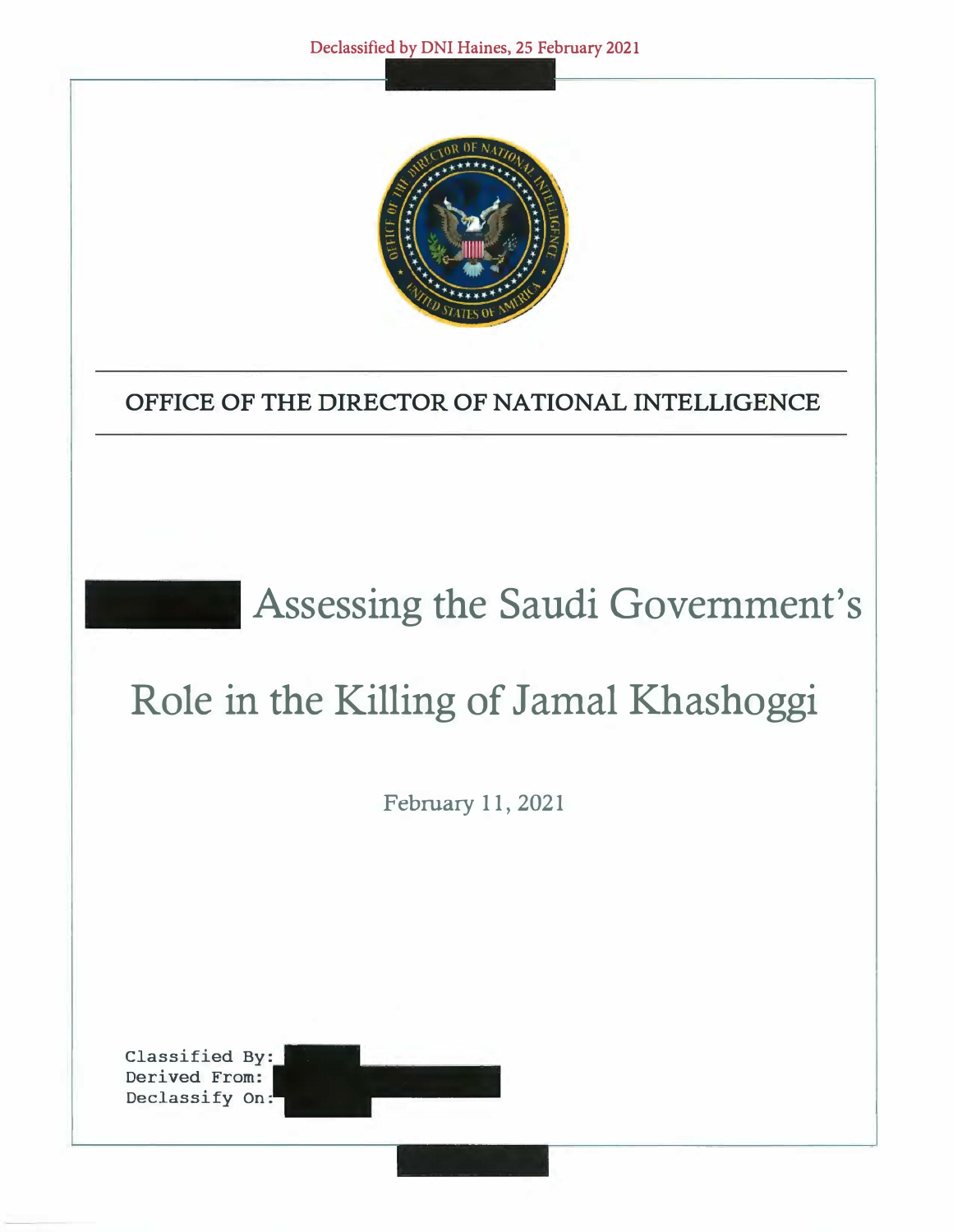

#### **(U) EXECUTIVE SUMMARY**

(U) This report is provided by the ODNI. Questions should be directed to the NIO for Near East.

- We assess that Saudi Arabia's Crown Prince Muhammad bin Salman approved an operation in Istanbul, Turkey to capture or kill Saudi journalist Jamal Khashoggi.

- We base this assessment on the Crown Prince's control of decisionmaking in the Kingdom, the direct involvement of a key adviser and members of Muhammad bin Salman's protective detail in the operation, and the Crown Prince's support for using violent measures to silence dissidents abroad, including Khashoggi.
- Since 2017, the Crown Prince has had absolute control of the Kingdom's security and intelligence organizations, making it highly unlikely that Saudi officials would have carried out an operation of this nature without the Crown Prince's authorization.

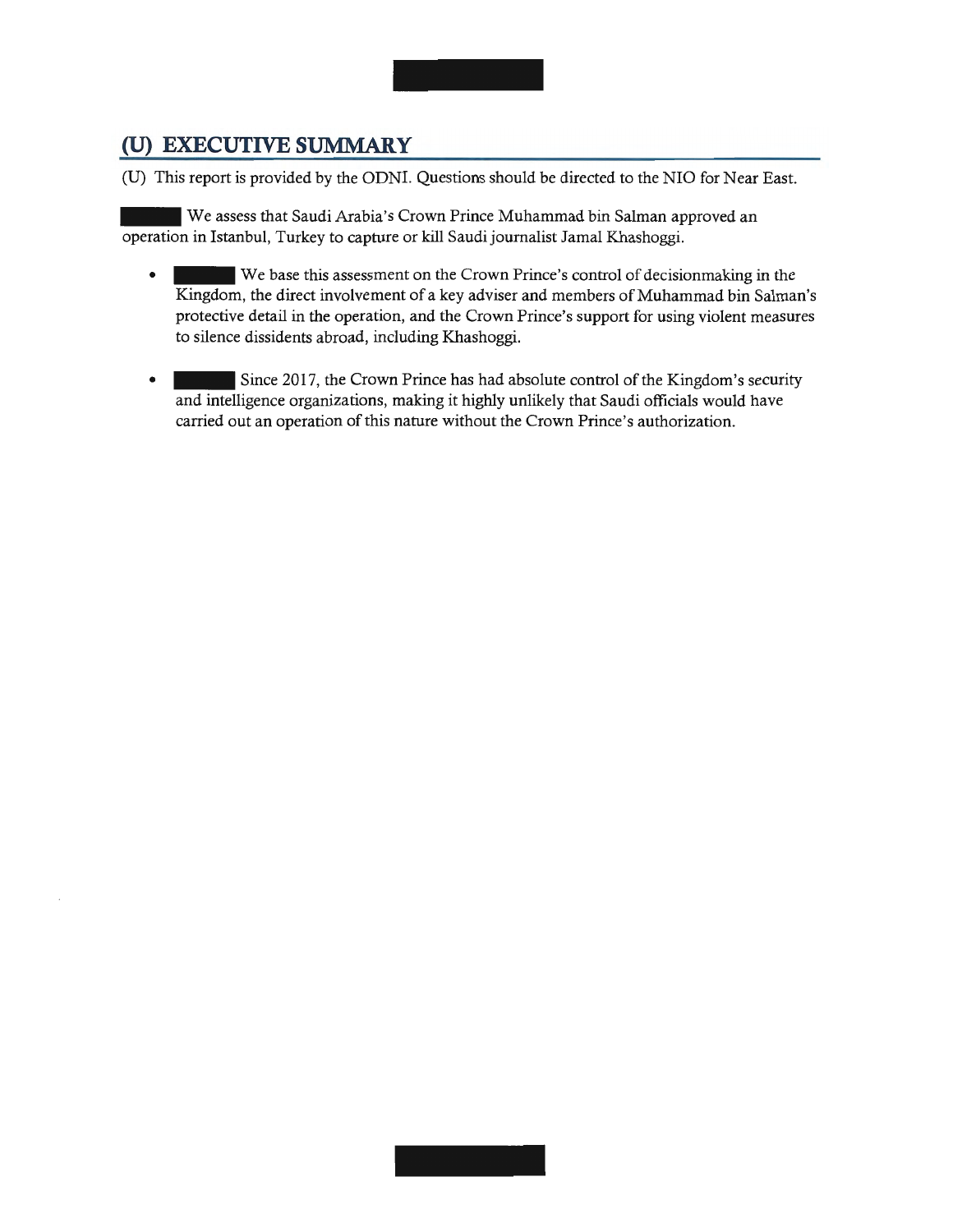

#### Assessing the Saudi Government's Role in the Killing of Jamal **miaslio'gg1**

- We assess that Saudi Arabia's Crown Prince Muhammad bin Salman approved an operation in Istanbul, Turkey to capture or kill Saudi journalist Jamal Khashoggi. We base this assessment on the Crown Prince's control of decisionmaking in the Kingdom since 2017, the direct involvement of a key adviser and members of Muhammad bin Salman's protective detail in the operation, and the Crown Prince's support for using violent measures to silence dissidents abroad, including Khashoggi. Since 2017, the Crown Prince has had absolute control of the Kingdom's security and intelligence organizations, making it highly unlikely that Saudi officials would have carried out an operation of this nature without the Crown Prince's authorization.

- **At the time of the Khashoggi murder, the Crown Prince probably fostered an** environment in which aides were afraid that failure to complete assigned tasks might result in him firing or arresting them. This suggests that the aides were unlikely to question Muhammad bin Salman's orders or undertake sensitive actions without his consent.
- The 15-member Saudi team that arrived in Istanbul on 2 October 2018 included officials who worked for, or were associated with, the Saudi Center for Studies and Media Affairs (CSMARC) at the Royal Court. At the time of the operation, CSMARC was led by Saud al-Qahtani, a close adviser of Muhammad bin Salman, who claimed publicly in mid-2018 that he did not make decisions without the Crown Prince's approval.
- The team also included seven members of Muhammad bin Salman's elite personal protective detail, known as the Rapid Intervention Force (RIF). The RIF-a subset of the Saudi Royal Guard-exists to defend the Crown Prince, answers only to him, and had directly participated in earlier dissident suppression operations in the Kingdom and abroad at the Crown Prince's direction. We judge that members of the RIF would not have participated in the operation against Khashoggi without Muhammad bin Salman's approval.
- The Crown Prince viewed Khashoggi as a threat to the Kingdom and broadly supported using violent measures if necessary to silence him. Although Saudi officials had pre-planned an unspecified operation against Khashoggi we do not know how far in advance Saudi officials decided to harm him.

- We have high confidence that the following individuals participated in, ordered, or were otherwise complicit in or responsible for the death of Jamal Khashoggi on behalf of Muhammad bin Salman. We do not know whether these individuals knew in advance that the operation would result in Khashoggi's death.

- (U ) Saud al-Qahtani
- Maher Mutreb
- Naif al-Arifi Mohammed
- Mohammed al-Zahrani
- Mansour Abahussain
- Badr al-Utaybah
- - Abdul Aziz Al Hawsawi